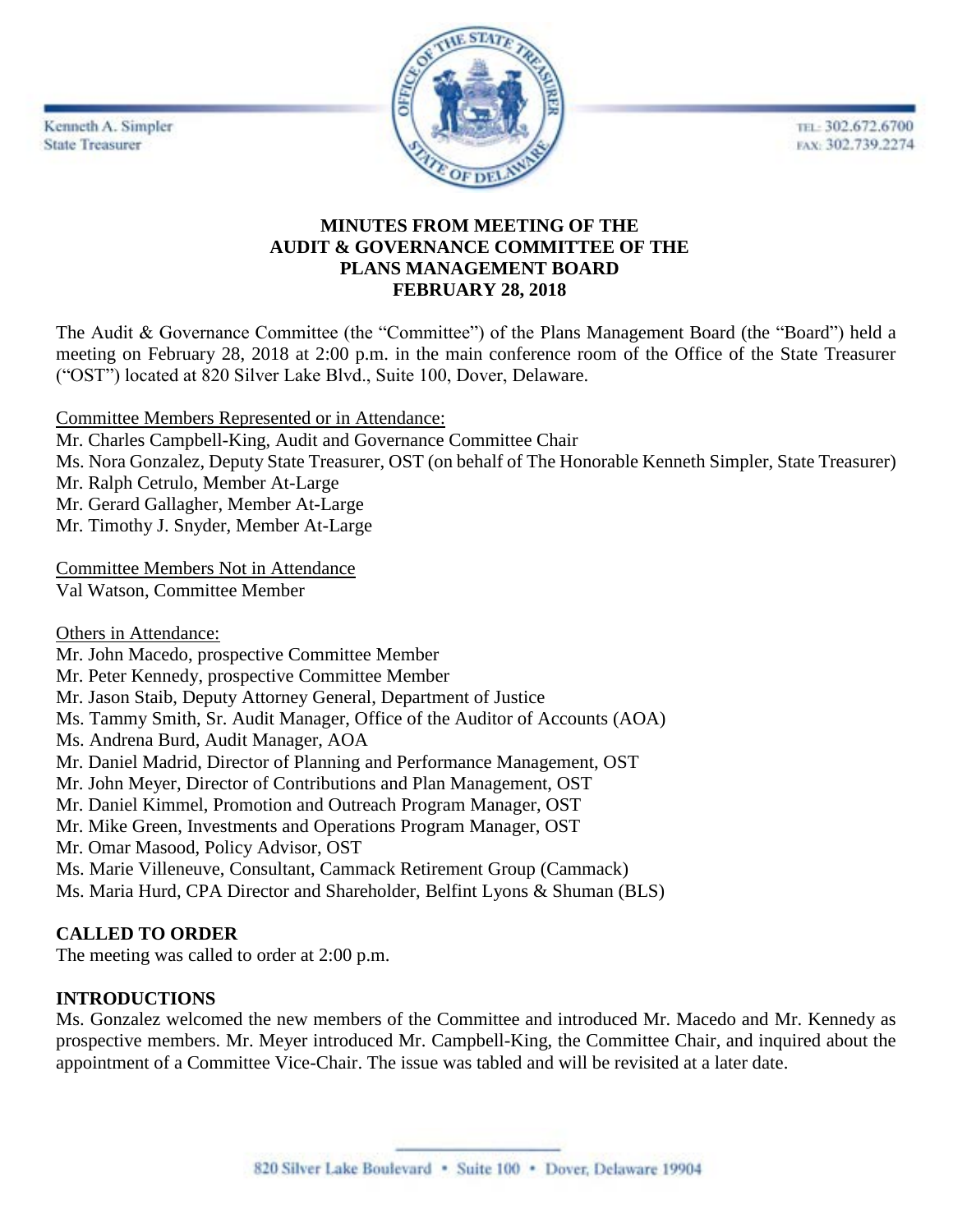Mr. Meyer indicated that State Treasurer Simpler had named Deputy State Treasurer Gonzalez as his designee to the Committee and asked for the members to approve the designation.

#### **A MOTION was made by Mr. Campbell-King and seconded by Mr. Snyder to accept Ms. Gonzalez as the State Treasurer's designee to the Committee. MOTION ADOPTED UNANIMOUSLY**

Mr. Meyer indicated that the following subjects would be potential areas of focus for the first two quarters of 2018: i) Board/Committee structures; (ii) audit and governance issues processes; and (iii) financials and budgets for the plans.

#### **PRESENTATIONS**

#### *Introduction to the Plans and Committee Goals for 2018*

Mr. Meyer provided background information concerning the Board and its committees, OST's Plans Management Division and the plans under the Board's purview - the 457, 403(b), and 401(a) deferred compensation plans, the 529 college savings plan, and the 529(a) "ABLE" plan. Mr. Meyer indicated that the Committee's mandate includes all matters related to plan audits, amendments, and cybersecurity issues, and all other matters that may be referred by the Board.

Mr. Meyer reviewed the mission statements of and strategic goals for the plans. He indicated that the Board worked with OST and Voya on the strategic goals for the deferred compensation plans last year. Mr. Kimmel elaborated on the history of the deferred compensation plans, provided background on the 2009 and 2016 consolidation processes, and described 403(b) legacy assets and the consolidation campaign efforts presently underway. Mr. Meyer indicated that OST is working with Fidelity to complete the strategic plan for the college plan. Mr. Meyer then explained the plan's investment and fee structures.

#### *Plan Expense Reallocation Account*

Mr. Meyer provided background information concerning the Plan Expense Reallocation Account ("PERA") for the deferred compensation plans. He indicated that the accounts were established as part of the conversion to Voya and could be used to reallocate unused State administrative fees back to participants. Mr. Meyer indicated that \$19,000 of fees remain in the 457(b) PERA net of CY18 expenses. Cammack, the Board's consultant for the deferred compensation plans, recommended that any reallocation be done on a pro-rata basis as outlined in Cammack's memorandum of January 25, 2018. Mr. Macedo indicated that the ideal way to handle these fees would be pro-rata based on actual fees paid by each participant, rather than their respective account balances. If that option was not feasible, he suggested imposing a cap to prevent participants from receiving more than their fair share under a pro-rata distribution. Ms. Hurd expressed agreement with the cap concept. Ms. Villeneuve was unable to provide specifics concerning Voya's ability to return fees under Mr. Macedo's suggested approach. The Committee tabled the discussion and directed OST to complete additional research for consideration at the next meeting.

# **DISCUSSIONS AND ACTION ITEMS**

# *Delaware Qualified Tuition Savings Trust*

Mr. Meyer outlined three proposed changes to the 529 trust document. The first change would conform the trust document to the recent federal tax bill as it relates to K-12 tuition expenses. The second change would create an administrative fund to hold the State's administrative fees inside the plan, and from which 529 plan expenses would be paid. The final change would create an endowment fund to provide college scholarships to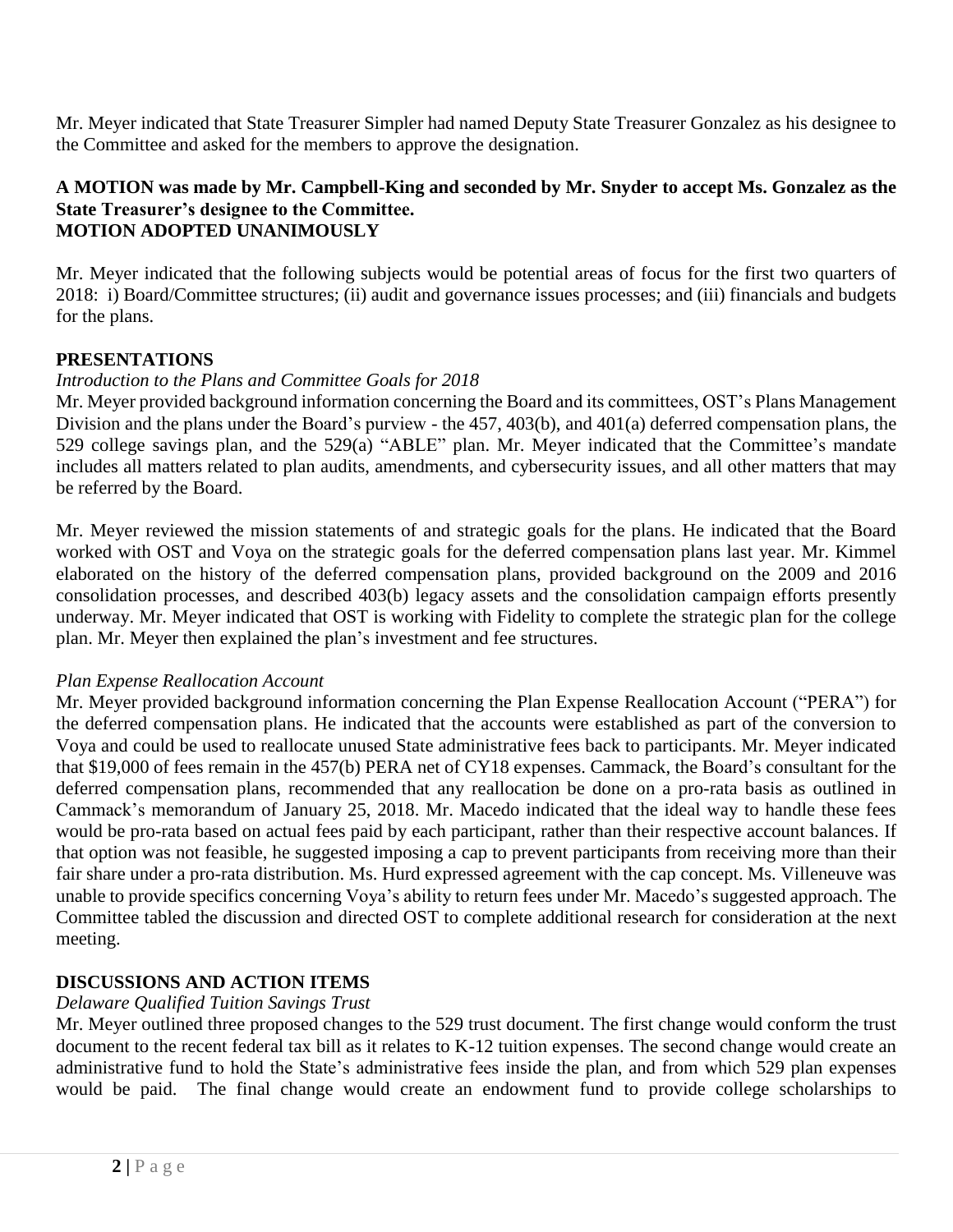underprivileged Delaware students. Mr. Meyer noted that the State's 529 fees, including \$1.7 million of "legacy" fees, are held in an outside bank account with PNC Financial Services Group ("PNC"). Mr. Meyer expressed OST's desire to transfer the fees to a trust brokerage account with Fidelity Investments ("Fidelity").

Mr. Campbell-King inquired about the transfer of the fees from PNC to Fidelity. Mr. Meyer explained that the contemplated structure would bring the 529 plan in line with the deferred compensation plans, which hold State fees "inside" the plans.

The Committee discussed issues related to the K-12 tuition expenses. Mr. Macedo noted, and other Committee members agreed, that the mission of the 529 plan - college readiness - was at odds with the prospect of parents withdrawing 529 savings to fund K-12 tuition. Mr. Campbell-King and Mr. Macedo asked whether the Board was required to implement the K-12 changes in the State's 529 plan, due to the supremacy of federal law. Mr. Staib indicated that he would need to research the issue before providing a response.

The Committee also expressed concerns with the creation of an endowment account. Mr. Macedo inquired whether the use of State administrative fees to fund individual scholarships would be consistent with mission of the 529 plan and the Board's fiduciary duties.

Discussion of the K-12 and endowment account issues was tabled to give OST time to gather more information.

Ms. Gonzalez asked if the Committee would vote on setting up the administrative fund and transferring 529 administrative fees to the Fidelity trust account. Ms. Gonzalez noted that the administrative fund and related trust account were needed to properly account for 529 plan assets.

# **A MOTION was made by Mr. Campbell-King and seconded by Mr. Snyder to recommend (a) the modification of the Delaware Qualified Tuition Savings Trust to establish an administrative fund and (b) the transfer of funds from the PNC bank account to a trust account held at Fidelity. MOTION ADOPTED UNANIMOUSLY**

# *ABLE Administration Fees Recommendation*

Mr. Meyer provided an overview of the ABLE fee structure. He indicated that, while the National ABLE Alliance requires a \$5 annual fee to be assessed on all out-of-state accounts, members have the option of waiving the fee for in-state residents. Mr. Meyer stated that, due to the small number of anticipated ABLE accounts, assessing the fee would be an administrative burden and would not generate significant revenue.

#### **A MOTION was made by Mr. Campbell-King and seconded by Mr. Snyder to recommend waiving the administrative fee charged by the National ABLE Alliance to Delaware residents. MOTION ADOPTED UNANIMOUSLY**

# *House Bill 148 Update*

Mr. Masood provided an update on H.B. 148, the Delaware bill to create tax deductions for college savings and ABLE plan contributions. He indicated the bill would create two new deductions from taxable income up to \$2,500 for contributions to a 529 of ABLE plan. Under the bill, a taxpayer would be eligible for the deduction regardless of whether they contributed to a plan sponsored by the State of Delaware or another state.

# *2018 Budget Presentation*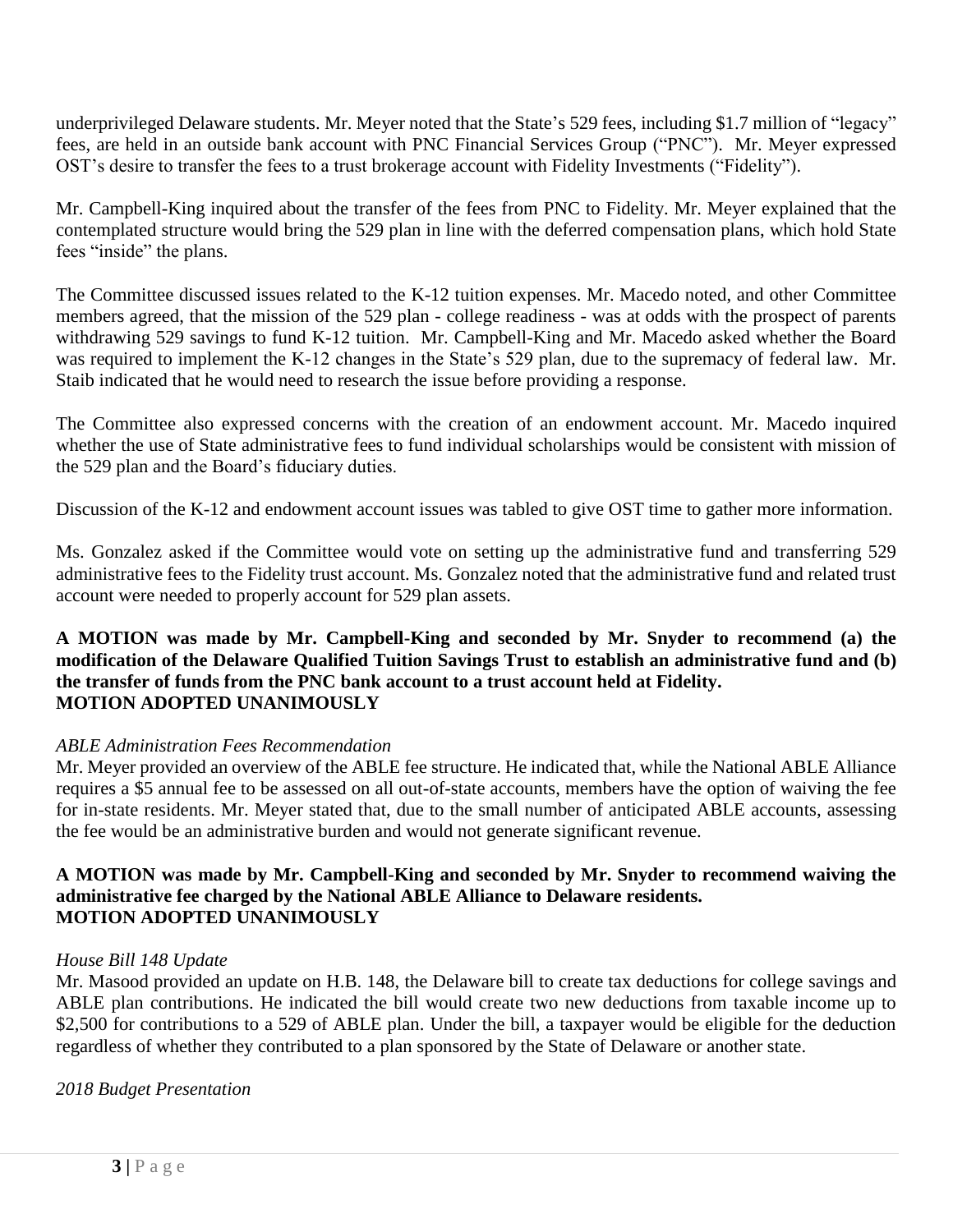Mr. Meyer presented the proposed budget for CY18. He indicated revenue sources and itemized expenses were consistent with those of prior years. The Committee discussed the budget. Mr. Meyer reviewed the state administration fee rate for each of the plans and provided an overview of the personnel and administrative expenses within the budget.

#### **A MOTION was made by Mr. Campbell-King and seconded by Mr. Cetrulo to recommend the 2018 Budget for approval by the Board. MOTION ADOPTED UNANIMOUSLY**

#### *Plan Audits*

Mr. Meyer initiated a discussion concerning the plan audits process and the status of prior-year audits.

Ms. Smith explained that the Board is required to work with AOA to arrange for an annual financial audit of each plan. AOA selects the auditor through an RFP process. AOA has a team to score the proposals, and the State Auditor approves the successful vendor. Ms. Smith reported that a contract with the successful auditing firm (for the deferred compensation and college savings plans) would be signed before the end of the month. The Board is responsible for the payment of all AOA and auditor fees.

Ms. Hurd discussed with the Committee the audit objectives and procedures (for general matters, internal controls, and compliance), and outlined management responsibilities. She shared her experiences working with OST on plan audits.

Mr. Meyer indicated that the ABLE audit will be performed by vendor for the National ABLE Alliance and will be available for review in the third quarter of 2018. Mr. Macedo inquired about the ABLE audit and the investment options in each member's plan. Mr. Meyer explained that the audit is performed on the ABLE master trust and indicated that the investment offerings approved by the Alliance are the same for each member plan.

Mr. Snyder asked if the audits are prepared on a calendar or fiscal year basis. Ms. Hurd indicated that audits are completed for calendar years. Ms. Gonzalez noted that this is one reason why the budgets for the plans are now based on calendar years.

# **NEW BUSINESS**

No new business was discussed.

# **PUBLIC COMMENTS**

No members of the public attended the meeting.

**NEXT MEETING** The next meeting is scheduled for May 15, 2018.

# **ADJOURNMENT**

**A MOTION was made by Mr. Snyder and seconded by Mr. Campbell-King to adjourn the meeting at 4:30 p.m. MOTION ADOPTED UNANIMOUSLY**

Respectfully submitted,